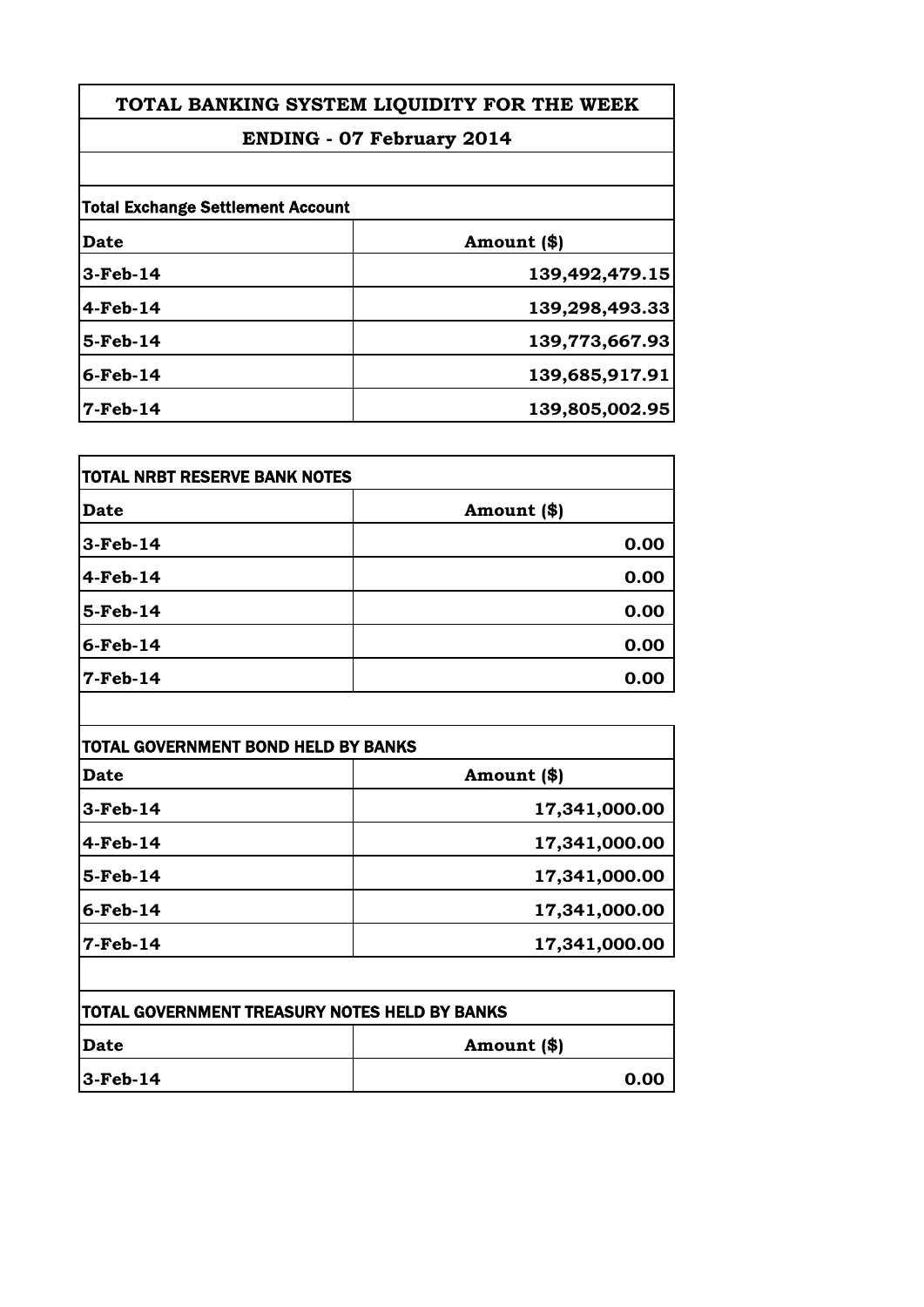# **ENDING - 14 February 2014**

| <b>Total Exchange Settlement Account</b> |                |
|------------------------------------------|----------------|
| Date                                     | Amount (\$)    |
| 10-Feb-14                                | 139,811,250.94 |
| 11-Feb-14                                | 140,439,742.69 |
| $12$ -Feb-14                             | 140,439,742.69 |
| 13-Feb-14                                | 141,672,990.14 |
| 14-Feb-14                                | 142,537,002.27 |

| <b>Date</b> | Amount (\$) |
|-------------|-------------|
| 10-Feb-14   | 0.00        |
| 11-Feb-14   | 0.00        |
| 12-Feb-14   | 0.00        |
| 13-Feb-14   | 0.00        |
| 14-Feb-14   | 0.00        |

| Date      | Amount (\$)   |
|-----------|---------------|
| 10-Feb-14 | 17,341,000.00 |
| 11-Feb-14 | 17,341,000.00 |
| 12-Feb-14 | 17,341,000.00 |
| 13-Feb-14 | 17,341,000.00 |
| 14-Feb-14 | 17,341,000.00 |

| <b> TOTAL GOVERNMENT TREASURY NOTES HELD BY BANKS</b> |             |
|-------------------------------------------------------|-------------|
| <b>IDate</b>                                          | Amount (\$) |
| $10$ -Feb-14                                          | 0.00        |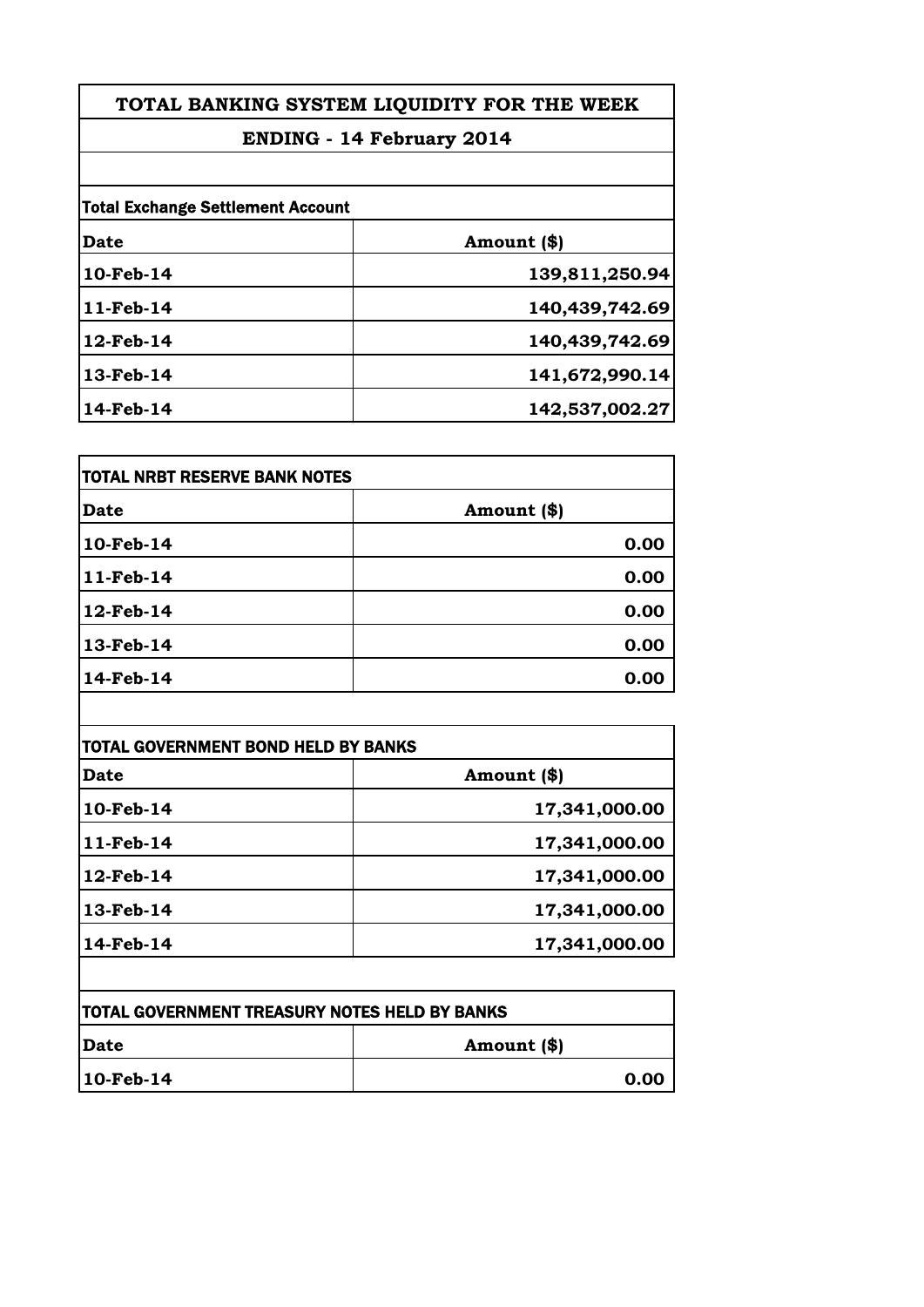# **ENDING - 21 February 2014**

| <b>Total Exchange Settlement Account</b> |                |
|------------------------------------------|----------------|
| Date                                     | Amount (\$)    |
| 17-Feb-14                                | 141,205,392.96 |
| 18-Feb-14                                | 141,575,252.96 |
| 19-Feb-14                                | 142,222,783.35 |
| 20-Feb-14                                | 142,792,541.64 |
| 21-Feb-14                                | 143,096,549.32 |

| <b>Date</b> | Amount (\$) |
|-------------|-------------|
| 17-Feb-14   | 0.00        |
| 18-Feb-14   | 0.00        |
| 19-Feb-14   | 0.00        |
| 20-Feb-14   | 0.00        |
| 21-Feb-14   | 0.00        |

| Date      | Amount (\$)   |
|-----------|---------------|
| 17-Feb-14 | 17,341,000.00 |
| 18-Feb-14 | 17,341,000.00 |
| 19-Feb-14 | 17,341,000.00 |
| 20-Feb-14 | 17,341,000.00 |
| 21-Feb-14 | 17,341,000.00 |

| <b> TOTAL GOVERNMENT TREASURY NOTES HELD BY BANKS</b> |             |
|-------------------------------------------------------|-------------|
| <b> Date</b>                                          | Amount (\$) |
| 17-Feb-14                                             | 0.00        |